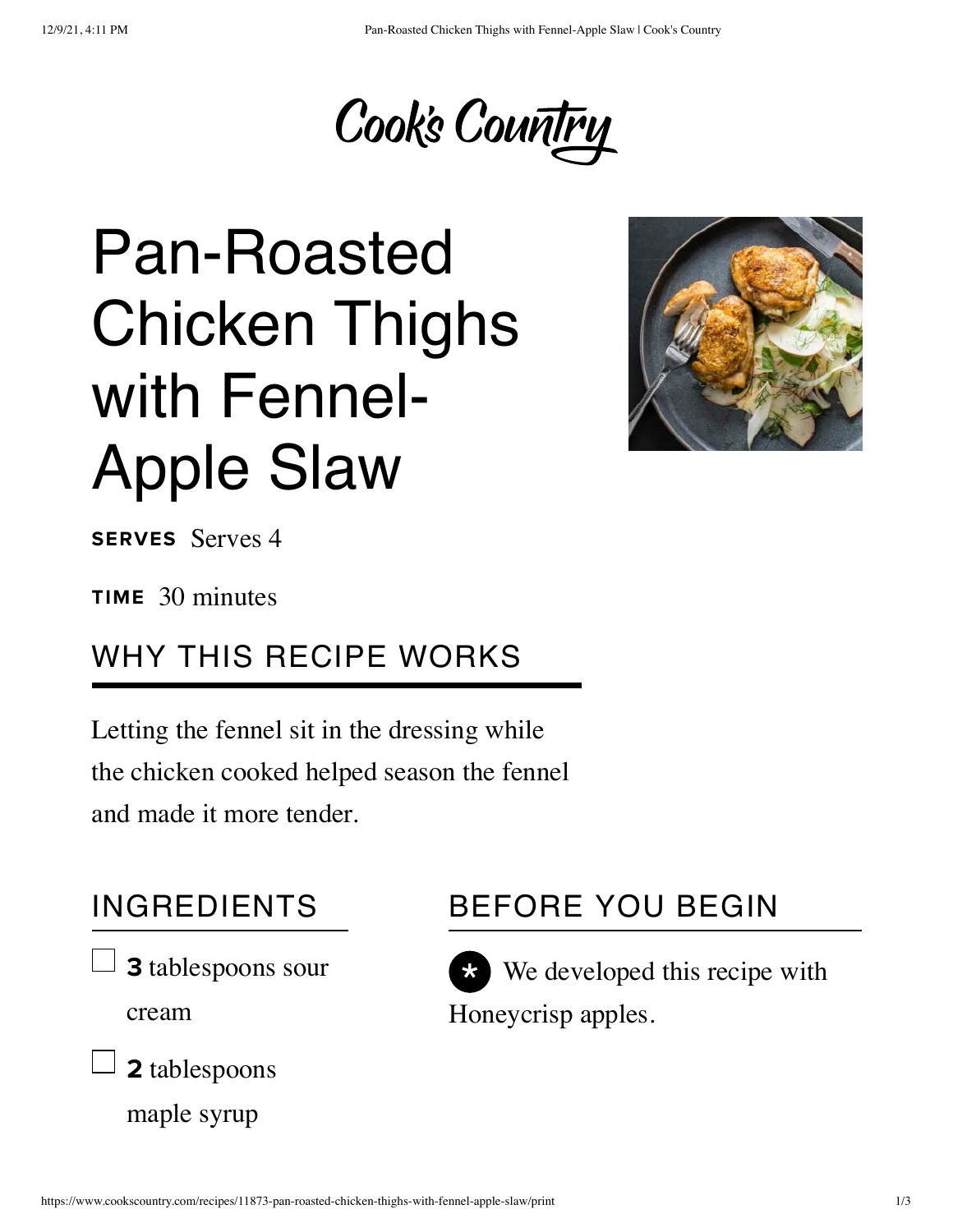- $\frac{1}{2}$  1 ½ tablespoons lemon juice
- $\Box$  1 ¼ tablespoons table salt, divided
	- $\perp$  1/2 teaspoon pepper, divided
- $\Box$  1 large fennel bulb, 2 tablespoons fronds chopped, stalks discarded, bulb halved, cored, and sliced thin
	- $\Box$  1 large red apple, halved, cored, and sliced thin
- $\Box$  8 (5- to 7-ounce) bone-in chicken thighs, trimmed
	- $\perp$  1/2 teaspoon cayenne pepper
		- 1 tablespoon vegetable oil

## INSTRUCTIONS

Adjust oven rack to middle position and heat oven to 450 degrees. Whisk sour cream, maple syrup, lemon juice, ¾ teaspoon salt, and ¼ teaspoon pepper together in large bowl. Add fennel bulb and apple and toss to combine; set aside. 1

2 Pat chicken dry with paper towels and sprinkle with cayenne, remaining ½ teaspoon salt, and remaining ¼ teaspoon pepper. Heat oil in 12-inch nonstick skillet over medium-high heat. Add chicken, skin side down, and cook until browned on both sides, about 5 minutes per side. Transfer chicken, skin side up, to rimmed baking sheet and roast until chicken registers 175 degrees, about 15 minutes.